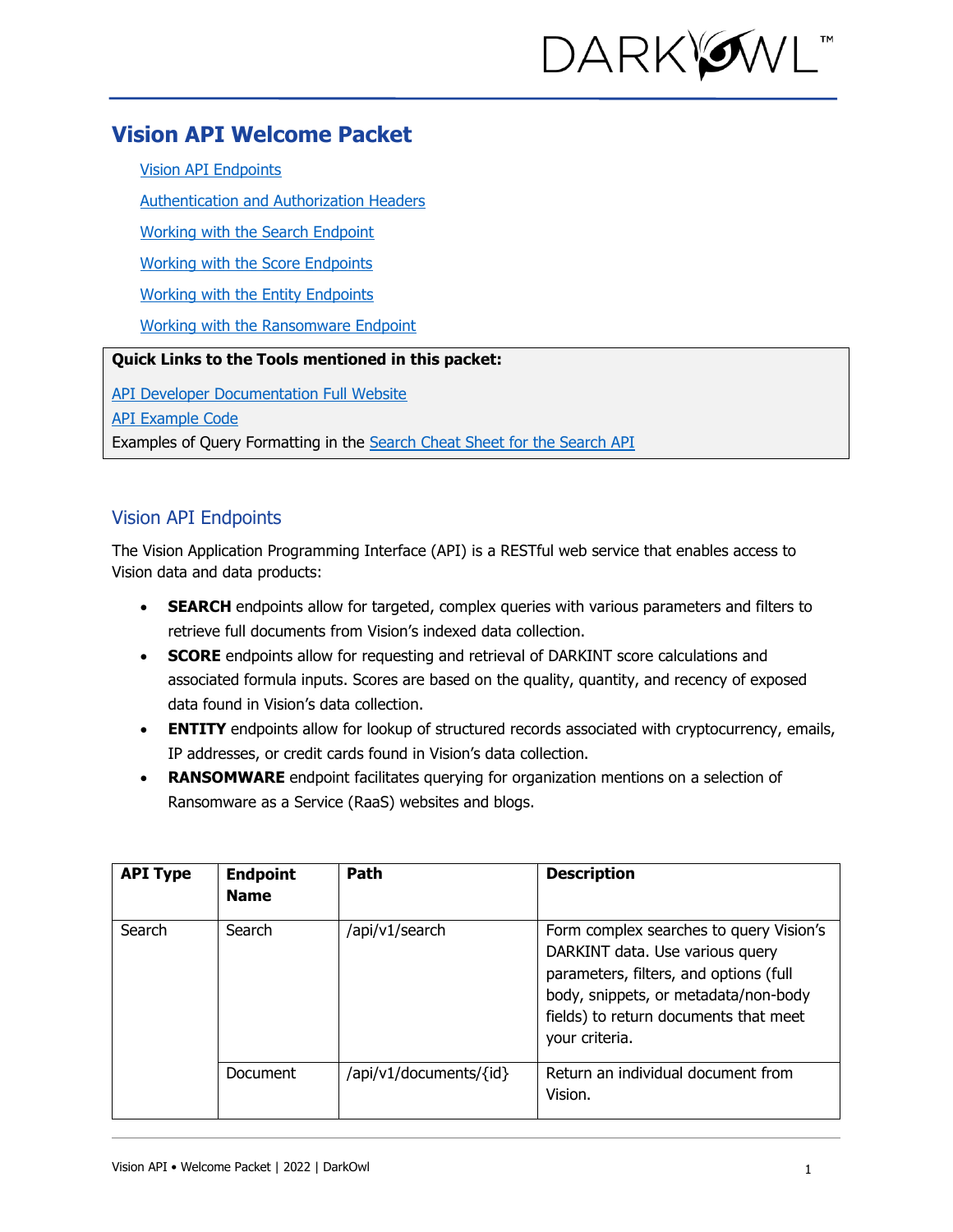

| Submit<br>Score   |                                         | /api/v1/score/submit              | Request an asynchronous DARKINT<br>Score calculation.                                                                                                                                         |
|-------------------|-----------------------------------------|-----------------------------------|-----------------------------------------------------------------------------------------------------------------------------------------------------------------------------------------------|
|                   | <b>Status</b>                           | /api/v1/score/status?id=          | Check the status of a DARKINT Score<br>calculation.                                                                                                                                           |
|                   | Result                                  | /api/v1/score/result?id=          | Retrieve a DARKINT Score and its<br>associated score formula inputs.                                                                                                                          |
| Entity            | Credit Card<br>Number                   | /api/v1/entity/ccn                | Retrieve mentions of a single credit card<br>number found anywhere in the DarkOwl<br>Vision dataset.                                                                                          |
|                   | Cryptocurrency<br><b>Address</b>        | /api/v1/entity/crypto-<br>address | Retrieve mentions of a single<br>cryptocurrency address found anywhere<br>in the DarkOwl Vision dataset. Supported<br>currencies: Bitcoin, Dash, Ethereum,<br>Litecoin, Monero, ZCash.        |
|                   | <b>Email Address</b>                    | /api/v1/entity/email-<br>address  | Retrieve mentions of a single email<br>address found anywhere in the DarkOwl<br>Vision dataset.                                                                                               |
|                   | <b>IP Address</b>                       | /api/v1/entity/ip-address         | Retrieve mentions of a single ip address<br>found anywhere in the DarkOwl Vision<br>dataset. IPv4 and IPv6 addresses are<br>supported.                                                        |
| <b>Entity Set</b> | <b>Bank</b><br>Identification<br>Number | /api/v1/entity/bin                | Retrieve all credit card numbers<br>associated with a 6-digit bank<br>identification number, with cvv and<br>expiration date (if available), found<br>anywhere in the DarkOwl Vision dataset. |
|                   | Email Domain                            | /api/v1/entity/email-<br>domain   | Retrieve all email addresses within a<br>particular domain, with password and<br>password type (if available), found<br>anywhere in the DarkOwl Vision dataset.                               |
| Ransomware        | Ransomware                              | /api/v1/ransomware                | Query DarkOwl Vision's DARKINT data<br>collection for mentions of various<br>organization attributes on ransomware<br>sites.                                                                  |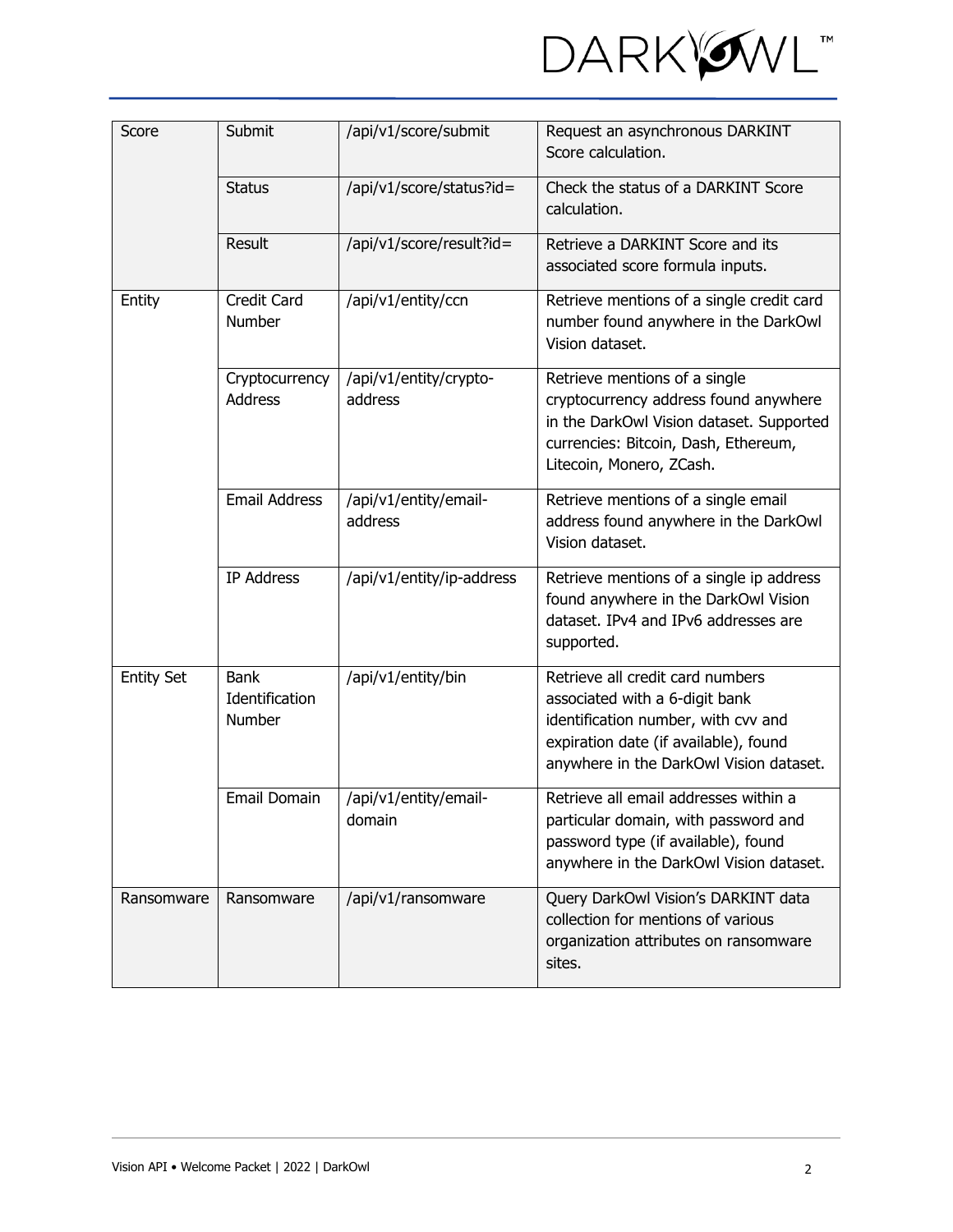

## Authentication and Authorization Headers

[>> Visit this link to download example code to help connect to our API.](https://www.darkowl.com/api-example-code)

Our documentation is here: [https://docs.api.darkowl.com,](https://docs.api.darkowl.com/) but we have included some best practices below on how to create a correctly formatted request to the Vision API.

Two headers must be present in each API request: (1) The current datetime, and (2) Your Authorization header. We'll go over how to format/calculate both of these.

- 1. The current datetime is formatted in UTC, and should look like this: **Wed, 24 Oct 2019 16:59:00 GMT**
- 2. Your Authorization Header will look something like this: **OWL insertYourPublicKeyHere:ABCcEFgHIJKLmnOPqRStu+123/bbQ=**

#### Step 1: Calculating Your Authorization Header

To create your Authorization Header, you will need the following:

- The current date (as formatted above)
- Your request verb in all caps, which is 'GET'
- The full path of your request after the host. As an example, the highlighted part of the full request below is the part that is needed: <https://api.darkowl.com/api/v1/endpoint1?aParam1=val1&aParam2=val2>

The procedure is as follows:

- 1. Concatenate the verb, full path, and date into a single string (no spaces in between each, no newline character)
	- a. stringToSign = verb + full path + date
- 2. Run the StringToSign through the HMAC-SHA1 algorithm using your private key.
- 3. Base64 Encode the resulting HMAC hash value.
- 4. Add an 'Authorization' header value with the HMAC value and public key in the following format, noting the "OWL" keyword in the header as shown here: **Authorization: OWL yourPublicKeyHere:resultFromStep3**

#### **>> Important notes on calculating your authorization header:**

- 1. The HMAC function needs to return a raw binary result, not a hex string.
- 2. Calculate your HMAC before URL encoding the query string. DarkOwl will decode the encoded URLs prior to authenticating, so an HMAC ran on an encoded URL will result in a security hash mismatch.

#### **>> Step 2 & Putting it all together are on the next page**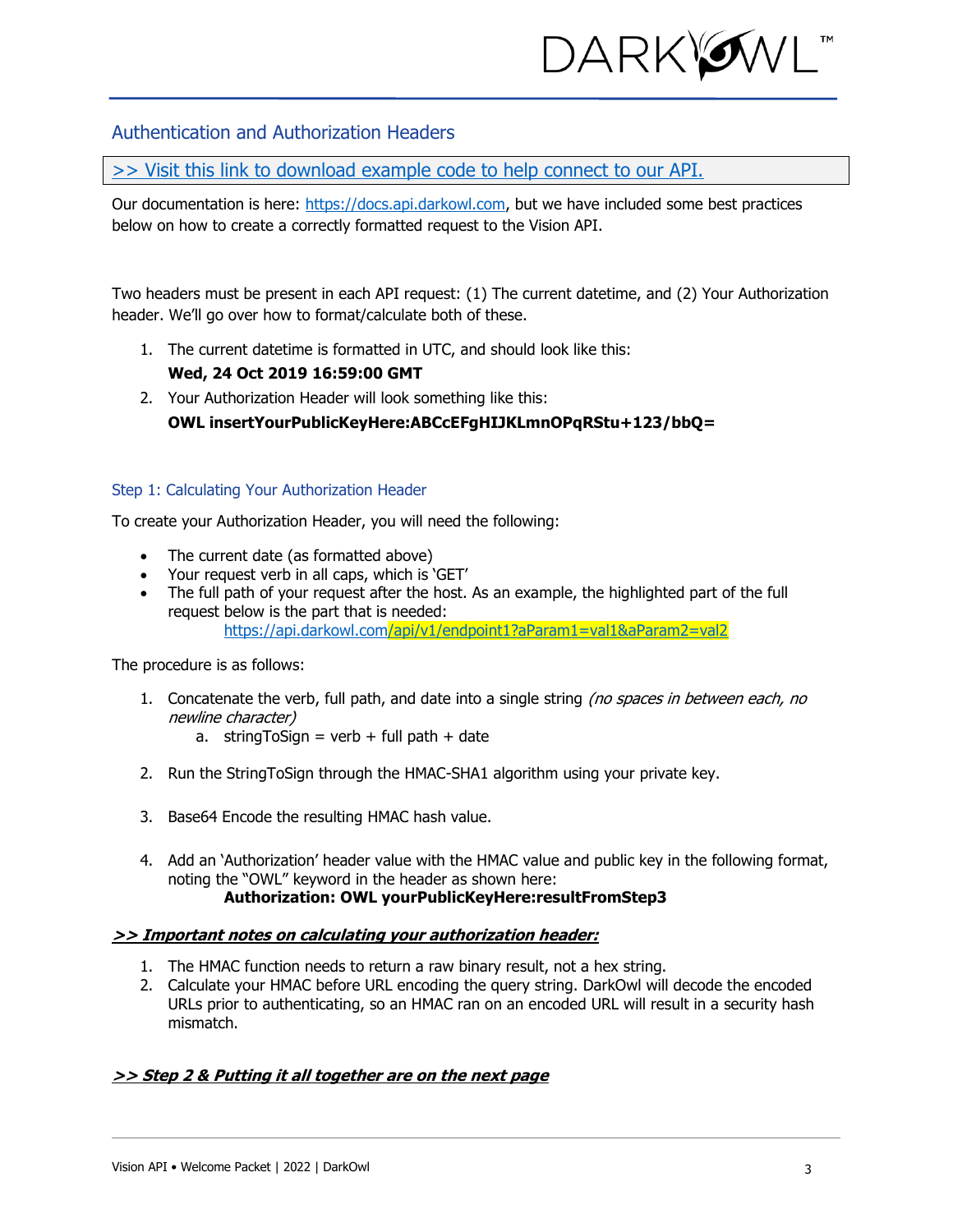<span id="page-3-0"></span>

#### Step 2: Adding the Date

Once your authorization header is completed, add a second header with the datetime, as shown here:

#### **Date: Wed, 24 Oct 2019 16:59:00 GMT**

### Putting It All Together: The Request

To summarize, each request must have the following headers (\*your exact values will vary):

## **Date: Wed, 24 Oct 2019 16:59:00 GMT**

### **Authorization: OWL insertYourPublicKeyHere:resultFromStep3**

## Error Codes

We use typical HTTP response codes for bad requests and authentication issues. If your request generates an error, the response will included a more detailed message about the specific error. If you are unsure about what is causing the error, please contact us at [productsupport@darkowl.com.](mailto:productsupport@darkowl.com)

**If you receive a 403 response code**, please verify that your traffic is originating from an approved IP address for your organization.

## Working with the Search Endpoint

[>> Visit this link to download our Search Cheat Sheet for the Search API.](https://www.darkowl.com/api-resources/) 

When working with the [Search endpoint](https://docs.api.darkowl.com/documentation#tag/Search) (/api/v1/search), the **'q' parameter** is the primary search field recommended for use with keywords or terms.

Each query parameter is designated as [q \(the Base Search\), Filter, or Result Option:](https://docs.api.darkowl.com/documentation#tag/Search)

- Note that *only the q parameter determines the relevancy score* of the documents that are returned by our database; filters are not used in the calculation of relevancy.
- Filters allow for more targeted, more performant searches, as they narrow down a result set.
- Result Options allow you to control the way documents are returned, such as with highlighting (highlight=), sorted (sort=), with pagination (offset=), etc.

## The q field

The `q` parameter is the Base Search field and should be used with all searches. This field accepts letters, numbers, special characters, and operators. Wildcards are generally allowed, except for leading wildcards.

**Using quotations and parentheses**: Use quotations around multi-word phrases or names to group everything together as one item. Parentheses can be used to form subqueries.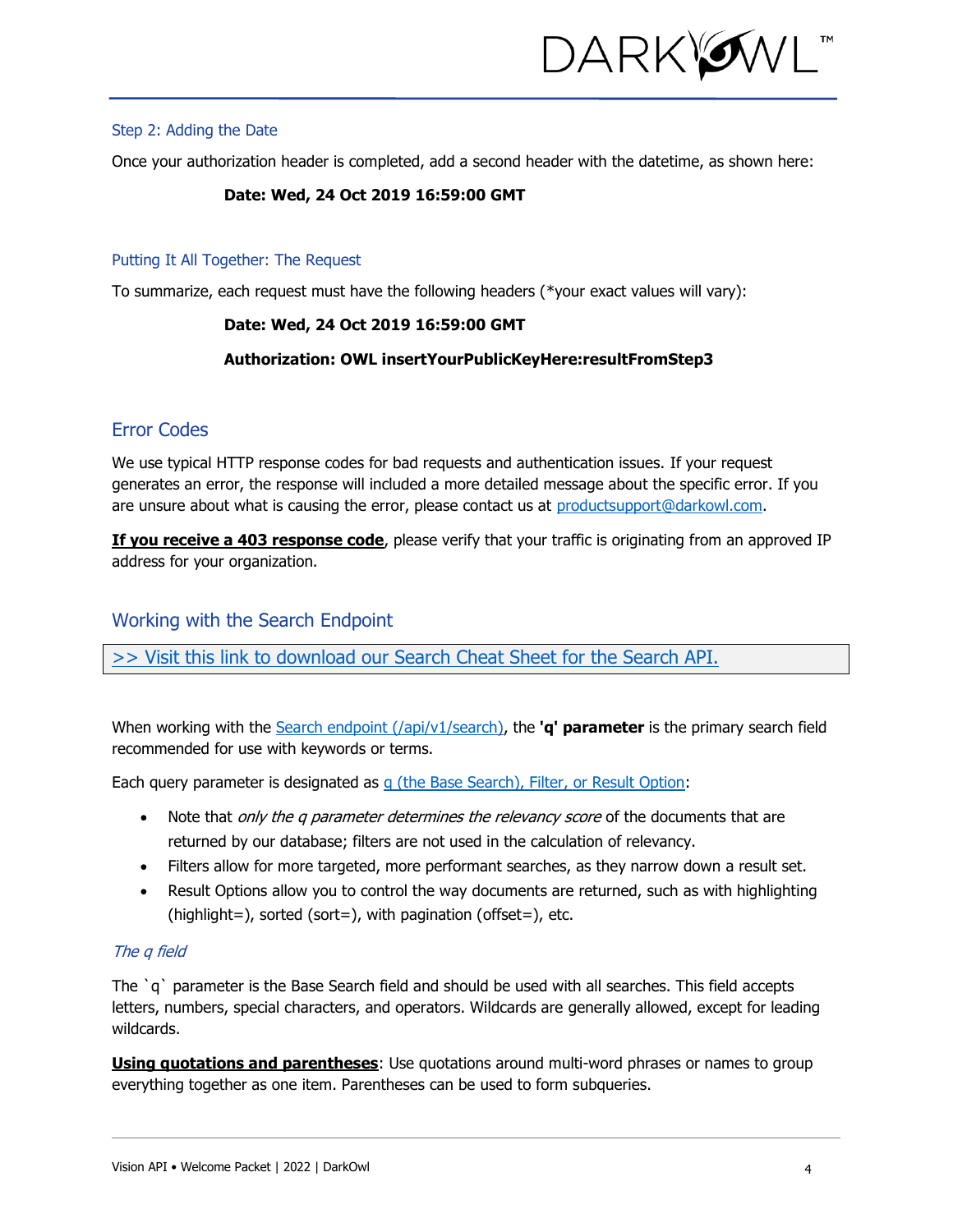

**Using Booleans**: You can use AND, OR, NOT in this field, for example: hack AND breach.

## **Use search operators when searching for emails, cards, ssns, ips, cryptocurrency in the q field**.

q=email:(first.last@company.com OR first@company.com)

q=cryptocurrency:griheoaho3249070

q=drugs AND email:(first.last@company.com OR first@company.com)

**Exact Searching and stemming**: DarkOwl Vision supports a process called stemming, which tries to reduce a word to an approximation of its stem or root form. This means that searching will return matches on related forms of a word (hope, hopes, hoped, and hoping may be returned in results when searching for hope), unless you specify otherwise. When you want to search for a specific term, including special characters and punctuation, use the exact: operator to prevent word stemming:

q=exact:hack

**Using highlight with q**: When you append your query with the highlight parameter (&highlight=true), data you enter in the q parameter will be highlighted in the body field in the response.

**The q parameter determines relevancy**: The relevancy score – how well the result matches the query submitted – is determined by the content in the q parameter; note that filters are not used in the calculation of relevancy.

## Paginating through results (Offset parameter) and Count parameter

A maximum of **20 results are returned per request.** The 'offset' parameter allows you to skip a number of results. If your query has more than 20 total documents, use the following to get the 'next' page of results, with a maximum of 5,000\* results returned for the same query.

- offset=0 will return the first 20 results; this is the default
- offset=20 will return results 21-40
- offset=40 will return results 41-60
- etc

\*Please see [our documentation](https://docs.api.darkowl.com/#tag/Search) for current maximum pagination and offset values.

When you're initially developing and debugging, you can ask the Search API to return fewer than the default 20 results. The count= parameter allows you to set a number between 1 and 20.

Note that when using a count other than the default (20), you may need to adjust your offset. For example, if you set your count to 2 (count=2) while developing, you would use offset=0 to return the first 2 results, offset=2 to return results 3-4, offset=4 to return results 5-6, and so on.

#### De-duplicating results (Similar parameter)

You can ask for your documents to be de-duplicated by the Search API, per request. Note that if you select this option, you may receive fewer documents than the count selected, since some of the results may not be returned. You will receive the number of results actually sent in the resultCount in the response.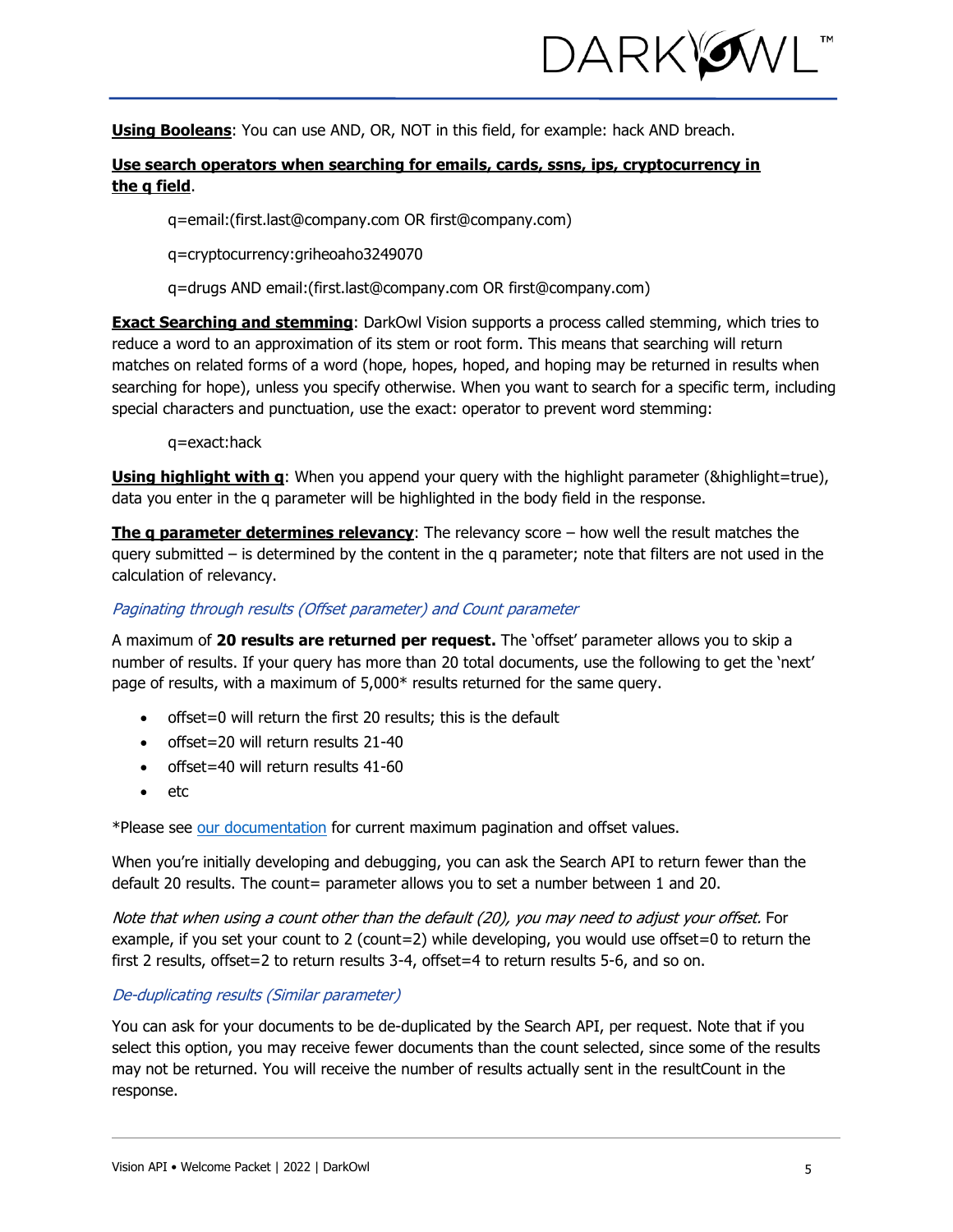

## Leak Descriptions (Leak parameter)

The leak parameter can be used to filter your search to (or exclude from) known public leaks or database dumps. The parameter values of current leaks available through Search API are [found here.](https://www.darkowl.com/api-values)

| <b>Description of Result Fields</b> |  |  |  |  |  |  |  |
|-------------------------------------|--|--|--|--|--|--|--|
|-------------------------------------|--|--|--|--|--|--|--|

| <b>Response fields</b> | <b>Field descriptions</b>                                                                                                                                                                                                                                                  |
|------------------------|----------------------------------------------------------------------------------------------------------------------------------------------------------------------------------------------------------------------------------------------------------------------------|
| id                     | The DarkOwl Vision identifier for the result.                                                                                                                                                                                                                              |
| body                   | The full text collected from the webpage/record/target. Note that this field will<br>not be returned if <i>detail=snippet</i> or <i>detail=nonbody</i> is selected in the request.                                                                                         |
| snippet                | Excerpt of the body, based on the first highlighted term in the body. This field<br>will not be returned if <i>detail=body</i> or <i>detail=nonbody</i> is selected in the request,<br>or if the request does not include a detail parameter (the detail default is body). |
| hackishness            | Rating assigned by DarkOwl Vision, indicating the likelihood to which the<br>information could be used for criminal activity.                                                                                                                                              |
| title                  | If available, page title of the content collected.                                                                                                                                                                                                                         |
| url                    | URL or location of the content collected.                                                                                                                                                                                                                                  |
| crawlDate              | Date when DarkOwl Vision collected the content.                                                                                                                                                                                                                            |
| fileSize               | The size of the content before normalization, in bytes.                                                                                                                                                                                                                    |
| domain                 | Domain of the content collected.                                                                                                                                                                                                                                           |
| ips                    | A list of ip addresses found in the body, if available.                                                                                                                                                                                                                    |
| emails                 | A list of emails found in the body, if available.                                                                                                                                                                                                                          |
| ssns                   | A list of social security numbers found in the body, if available.                                                                                                                                                                                                         |
| ccns                   | A list of credit card numbers found in the body, if available.                                                                                                                                                                                                             |
| cryptos                | A list of cryptocurrencies found in the body, if available.                                                                                                                                                                                                                |
| headers                | The httpHeader content collected with the result, if available.                                                                                                                                                                                                            |
| leak                   | Leak information and metadata, if the document was sourced from a leak. May<br>include the following fields, if available:                                                                                                                                                 |
|                        | name                                                                                                                                                                                                                                                                       |
|                        | actors<br>host                                                                                                                                                                                                                                                             |
|                        | associations                                                                                                                                                                                                                                                               |
|                        | downloadLocations                                                                                                                                                                                                                                                          |
|                        | filepath, filename                                                                                                                                                                                                                                                         |
|                        |                                                                                                                                                                                                                                                                            |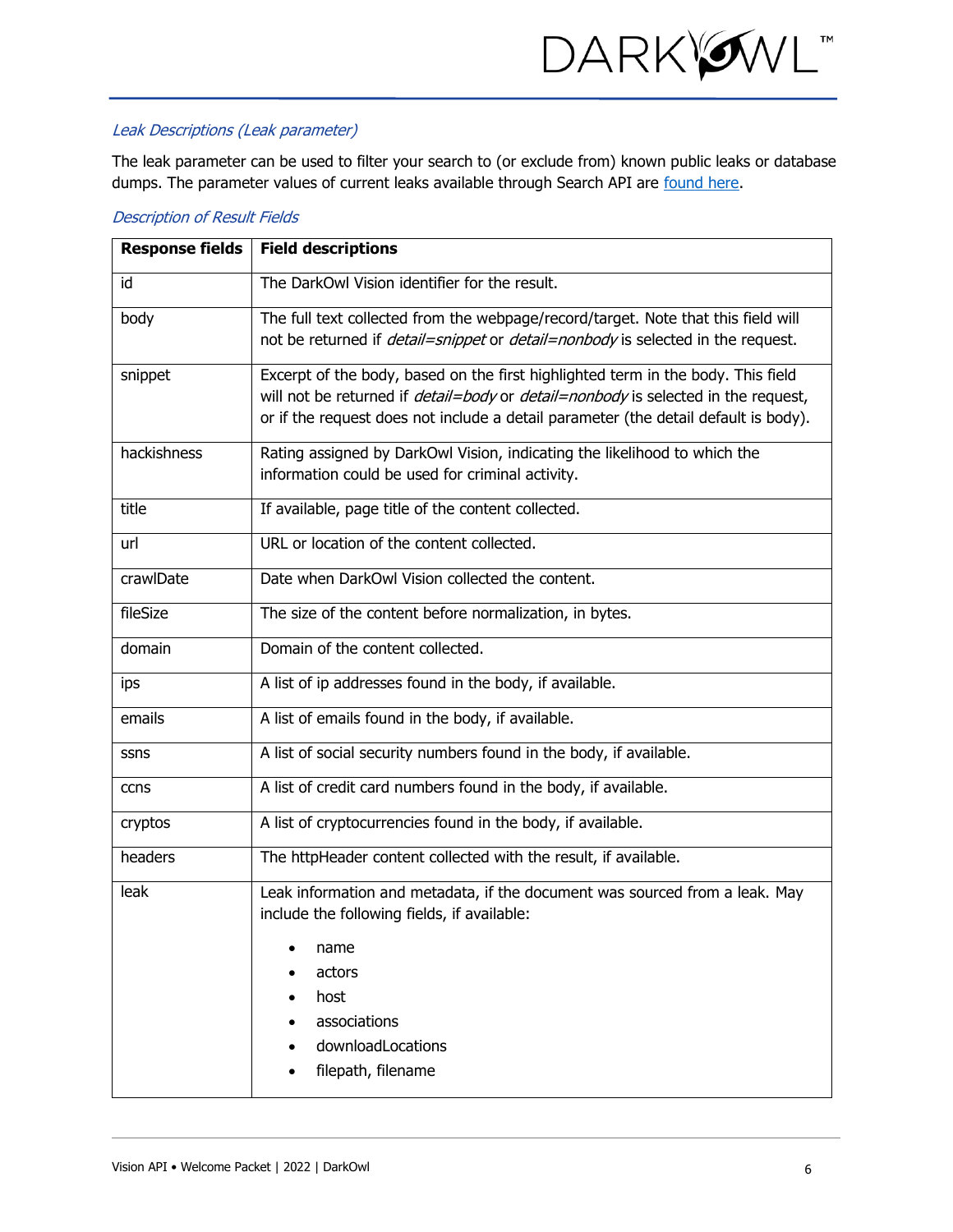

<span id="page-6-0"></span>Working with the Score Endpoints

[>> Visit this link to download Python 3 example code that can help make a DARKINT](https://www.darkowl.com/api-example-code)  [score submission and retrieval.](https://www.darkowl.com/api-example-code)

The [Submit, Status, and Result endpoints](https://docs.api.darkowl.com/documentation#tag/Score) work in tandem to perform an end-to-end score calculation and retrieval. The DARKINT Score formula focuses on specific DARKINT sources for unique matches on an organization's website and email domains, and adjusts the results based on hackishness. Inputs include one or more domain(s) and emailDomain(s).

The result includes the score, the number of document matches for the domain and emailDomain inputs provided, and the calculated hackishness values.

| <b>Response</b><br><b>fields</b> | <b>Field descriptions</b>                                                               |
|----------------------------------|-----------------------------------------------------------------------------------------|
| score                            | Calculated score, based on the DARKINT Exposure Score formula (see next section).       |
| domainPaste                      | Number of document matches from Paste sources that include domain input<br>$value(s)$ . |
| domainDark                       | Number of document matches on Darknet sources that include domain input<br>$value(s)$ . |
| domainBreach                     | Number of document matches within Data Leaks that include domain input value(s).        |
| emailPaste                       | Number of document matches on Paste sources that include email input value(s).          |
| emailDark                        | Number of document matches on Darknet sources that include email input value(s).        |
| emailBreach                      | Number of document matches within Data Leaks that include email input value(s).         |
| hackishness                      | Average hackishness value of document matches on Paste and Darknet sources that         |
| <b>DarkPaste</b>                 | include domain or email input value(s), occurring within the last 90 days.              |
| hackishness                      | Average hackishness value of document matches within Data Leaks that include            |
| <b>Breach</b>                    | domain or email input value(s), over all time.                                          |

### <span id="page-6-1"></span>How the Score is Calculated

#### **DARKINT SCORE = H<sup>90</sup> \* (ln RDS + ln RTS) + HATR \* (ln ATR)**

- H<sup>90</sup> = Hackishness of last 90 days results
- $H_{\text{ATR}}$  = Hackishness of all time Data Leak results
	- RDS = # results from Darknet Sites
	- RTS =  $#$  results from Transitory Sites
- $ATR = #$  results from all time Data Leak results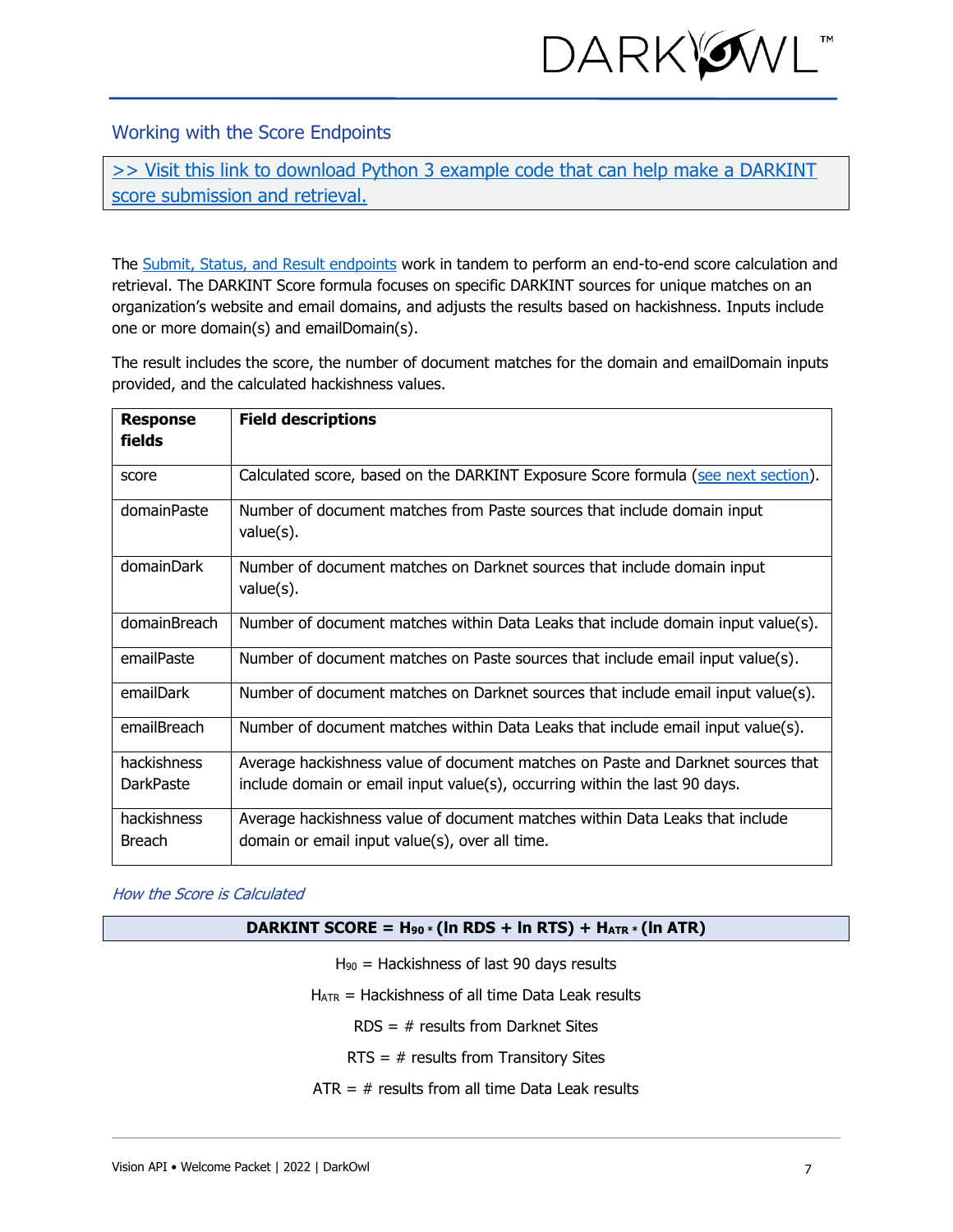

## <span id="page-7-0"></span>Working with the Entity Endpoints

The [Entity endpoints](https://docs.api.darkowl.com/#tag/Entity) allow you to retrieve structured records associated with tokenized values discovered in our DARKINT data collection.

- There are four (4) Entity endpoints that allow you to look up and return records related to an individual or singular **credit card number, cryptocurrency address, email address,** or **IP address.**
- There are two (2) Entity endpoints that allow you to look up and return records related to a set of email addresses (from one **email domain**) or a set of credit cards (from one **bank identification number**).

## Supported Entity Inputs

| <b>Cryptocurrency Address</b>        | Bitcoin, Dash, Ethereum, Litecoin, Monero, ZCash are supported. |
|--------------------------------------|-----------------------------------------------------------------|
| IP Address                           | IPv4 and IPv6 addresses are supported.                          |
| <b>Bank Identification</b><br>Number | 6- or 8-digit Bank Information Numbers are supported.           |

## Entity Request Options

Entity types have several common request options, including sort and date range (from/to) options.

Certain Entity types may also have unique request parameters, as shown in the table below.

| <b>Entity</b> | <b>Unique</b><br><b>Request</b><br><b>Parameter</b> | <b>Description</b>                                                        |
|---------------|-----------------------------------------------------|---------------------------------------------------------------------------|
| Email Domain  | leak                                                | Use this parameter to only return content from one<br>specific data leak. |

## Entity Response Fields

All Entity types have common response options, including id, crawlDate, location, fragment, and network.

Certain Entity types may also return unique options, as shown in the table below. If these fields are not returned, it means that field was not detected with the Entity.

| <b>Entity</b> | <b>Unique Response</b> | <b>Description</b>                                                                   |
|---------------|------------------------|--------------------------------------------------------------------------------------|
| Email Address | password               | An associated password that Vision detected with the<br>email address.               |
| Email Address | type                   | The type of password that Vision detected with the<br>email address (plain, hashed). |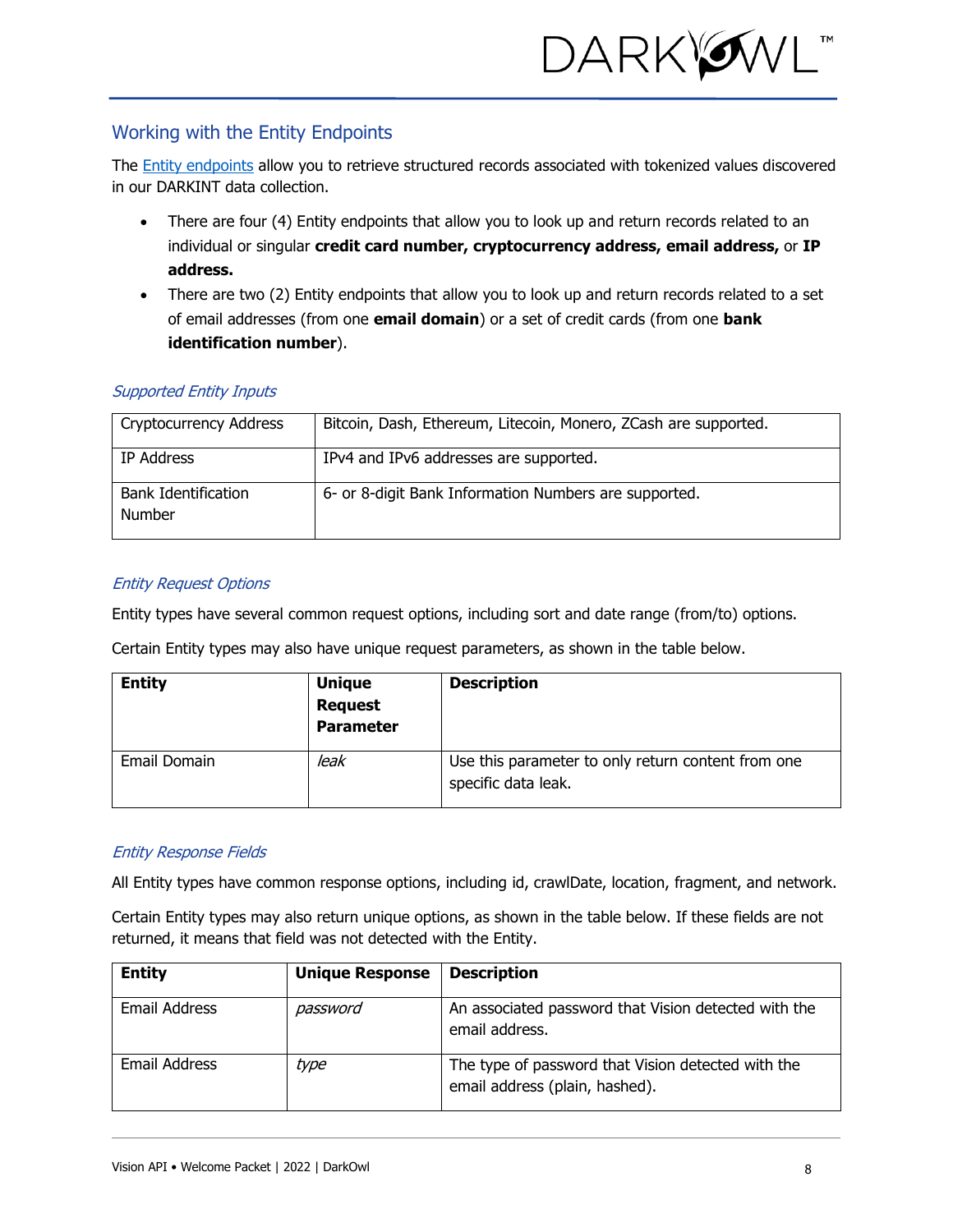

| Email Domain                                | password | An associated password that Vision detected with the<br>email address.               |
|---------------------------------------------|----------|--------------------------------------------------------------------------------------|
| Email Domain                                | type     | The type of password that Vision detected with the<br>email address (plain, hashed). |
| Email Domain                                | leak     | The name of the data leak in which the result was<br>found (if from data leak).      |
| Credit Card Number                          | CVV      | An associated cvy that Vision detected with the credit<br>card number.               |
| Credit Card Number                          | expDate  | An associated expiration date that Vision detected with<br>the credit card number.   |
| <b>Bank Identification</b><br><b>Number</b> | CVV      | An associated cvy that Vision detected with the credit<br>card number.               |
| <b>Bank Identification</b><br><b>Number</b> | expDate  | An associated expiration date that Vision detected with<br>the credit card number.   |

## Working with the Ransomware Endpoint

The [Ransomware](https://docs.api.darkowl.com/#tag/Ransomware) endpoint allows you query for organization mentions or other attributes, filtered to a selection of Ransomware as a Service (RaaS) websites and blogs.

## Base Search Fields

At least one Base Search field (see table below) must be used with all searches.

- Base search fields accept letters, numbers, special characters, and operators. Wildcards are generally allowed, except for leading wildcards.
- Up to 10 Base Search fields can be used in a single query.

| <b>Base Search Fields</b> | <b>Example</b> | <b>Description</b>                                                                                                                                                                                                             |
|---------------------------|----------------|--------------------------------------------------------------------------------------------------------------------------------------------------------------------------------------------------------------------------------|
| org name                  | Mega Corp      | Use to look for mentions of an organization's name.                                                                                                                                                                            |
| org domain                | megacorp.net   | Use to look for mentions of an organization's domain or<br>URLs containing the organization's domain. Be sure to<br>specify the domain portion only (i.e. megacorp.com)<br>and not a full URL (i.e. https://megacorp[dot]com). |
| contact name              | Cecilia Young  | A first and last name. Use to look for mentions of a<br>CEO or key executives mentioned on ransomware sites.                                                                                                                   |
| keyword                   | <b>bitcoin</b> | This field supports either a word or a phrase. Phrases<br>do not need to be in quotations.                                                                                                                                     |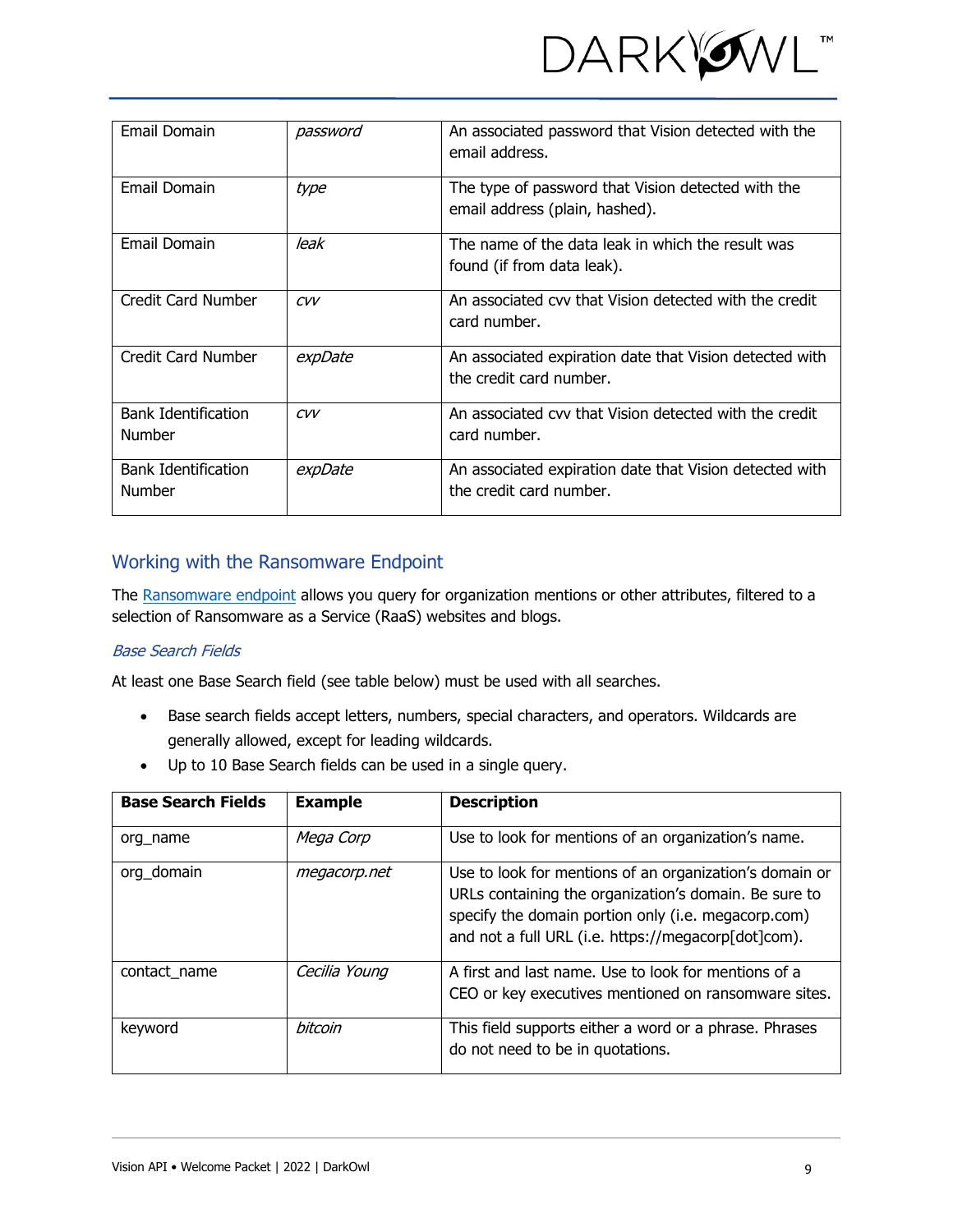

#### Paginating through results (Offset parameter) and Count parameter

A maximum of **20 results are returned per request.** The 'offset' parameter allows you to skip a number of results. If your query has more than 20 total documents, use the following to get the 'next' page of results, with a maximum of 5,000\* results returned for the same query.

- offset=0 will return the first 20 results; this is the default
- offset=20 will return results 21-40
- offset=40 will return results 41-60
- etc

\*Please see [our documentation](https://docs.api.darkowl.com/#tag/Ransomware) for current maximum pagination and offset values.

When you're initially developing and debugging, you can ask the Ransomware API to return fewer than the default 20 results. The count= parameter allows you to set a number between 1 and 20.

Note that when using a count other than the default (20), you may need to adjust your offset. For example, if you set your count to 2 (count=2) while developing, you would use offset=0 to return the first 2 results, offset=2 to return results 3-4, offset=4 to return results 5-6, and so on.

#### De-duplicating results (Similar parameter)

You can ask for your documents to be de-duplicated by the Ransomware API, per request. Note that if you select this option, you may receive fewer documents than the count selected, since some of the results may not be returned. You will receive the number of results actually sent in the resultCount in the response.

| <b>Response</b><br>fields | <b>Field descriptions</b>                                                                                                                                                                                                                                                  |
|---------------------------|----------------------------------------------------------------------------------------------------------------------------------------------------------------------------------------------------------------------------------------------------------------------------|
| id                        | The DarkOwl Vision identifier for the result.                                                                                                                                                                                                                              |
| body                      | The full text collected from the webpage/record/target.<br>Note that this field will not be returned if <i>detail=snippet</i> or <i>detail=nonbody</i> is<br>selected in the request.                                                                                      |
| snippet                   | Excerpt of the body, based on the first highlighted term in the body. This field will<br>not be returned if <i>detail=body</i> or <i>detail=nonbody</i> is selected in the request, or if the<br>request does not include a detail parameter (the detail default is body). |
| hackishness               | Rating assigned by DarkOwl Vision, indicating the likelihood to which the information<br>could be used for criminal activity.                                                                                                                                              |
| title                     | If available, page title of the content collected.                                                                                                                                                                                                                         |
| url                       | URL or location of the content collected.                                                                                                                                                                                                                                  |
| crawlDate                 | Date when DarkOwl Vision collected the content.                                                                                                                                                                                                                            |

#### Description of Result Fields